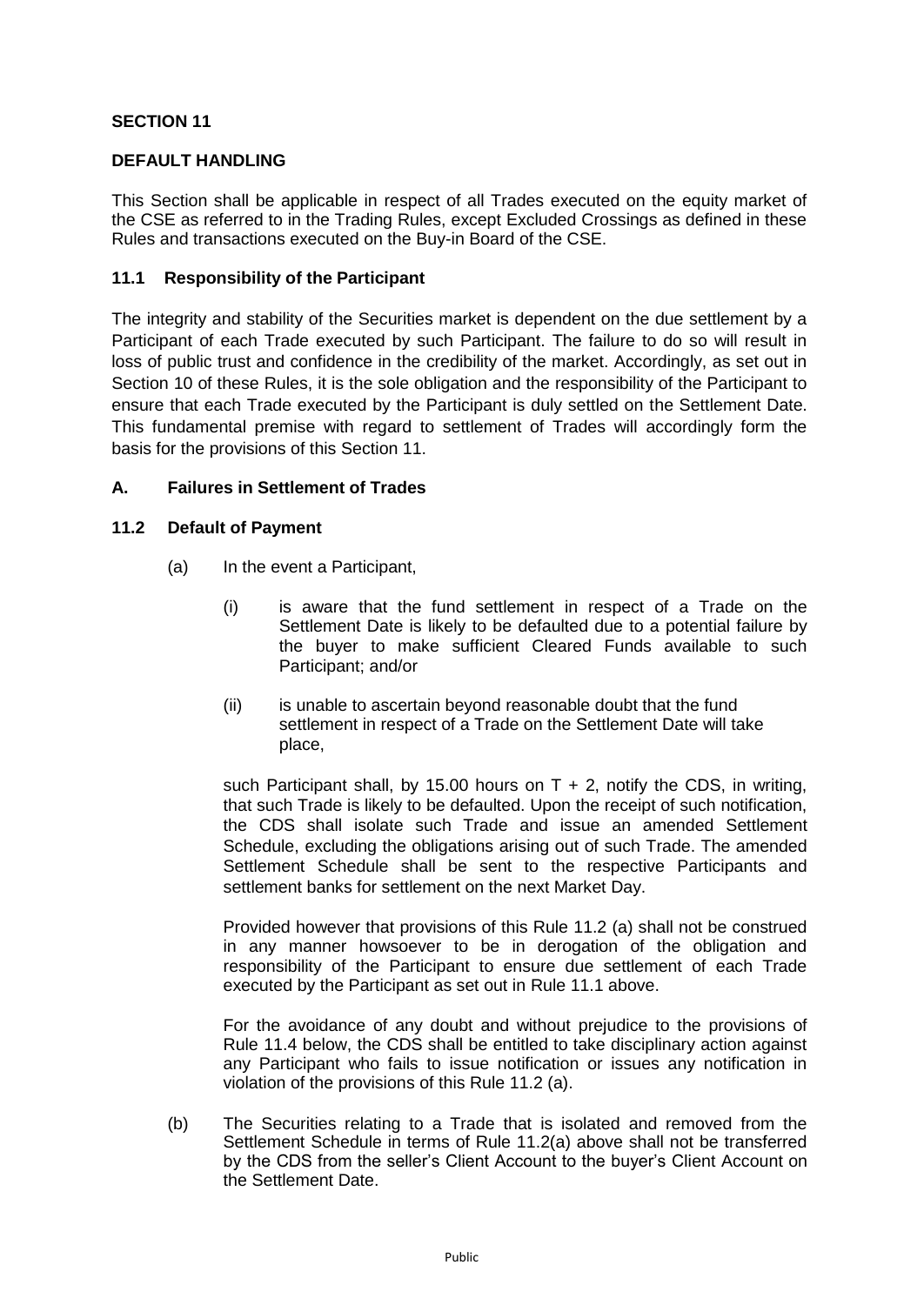- (c) All isolated Trades referred to in Rule 11.2(a) above shall be deemed to be failed Trades on the Settlement Date.
- (d) The buyer of a failed Trade shall be liable to pay compensation to (i) the seller of such failed Trade and (ii) the seller's Participant, which shall be computed based on a formula determined by the CDS and notified to the Participants from time to time.

The compensation payable in respect of a failed Trade as computed in terms of the said formula shall be deemed to be a genuine pre-estimate of the losses and damages of (i) the seller and (ii) the seller's Participant, arising from the failure of the Trade.

- (e) The compensation payable by the buyer to the seller and the seller's Participant in terms of this Rule 11.2 shall be settled by the buyer's Participant to the seller's Participant on the applicable date/s as determined and communicated to the Participants by the CDS.
- (f) The payment by the buyer through the buyer's Participant of the compensation referred to in this Rule 11.2 in full to (i) the seller through the seller's Participant and (ii) the seller's Participant shall be a full and complete discharge of the obligations of the buyer in respect of a failed Trade referred to in this Rule 11.2.
- (g) Upon receipt of the compensation in respect of a failed Trade from the buyer's Participant, the seller's Participant shall ensure that the compensation payable to the seller is credited to the bank account of the seller on the applicable date/s as determined and communicated to the Participants by the CDS.

# **11.3 Default of Delivery of Securities**

- (a) In the event the number of Securities held in the Cleared Balance of the Client Account of the seller maintained in the CDS through the seller's Participant is insufficient to settle a Trade in full on the Settlement Date, such Trade shall be settled to the extent possible by the delivery of the entirety of the Securities held in such Client Account to the buyer. The delivery shall take place by the debiting of such Securities from the seller's Client Account in the CDS and the crediting of the Securities to the buyer's Client Account upon the settlement of funds in respect of the Securities available in the seller's Client Account for delivery to the buyer as aforesaid.
- (b) The seller who has failed to deliver all or part of the Securities required for settlement of a Trade on the Settlement Date (even where the failure of the seller to procure sufficient Securities was due to the unavailability of Securities for purchase on the Buy-In Board and/or any other reason) shall be liable to pay compensation to (i) the buyer and (ii) the buyer's Participant, which shall be computed based on a formula to be determined by the CDS and notified to the Participants from time to time.
- (c) A seller who has failed to deliver all or part of the Securities required for settlement of a Trade on the Settlement Date shall, in addition to and over and above the compensation referred to in Rule 11.3(b) above, be liable to compensate the buyer for entitlements accruing to those Securities arising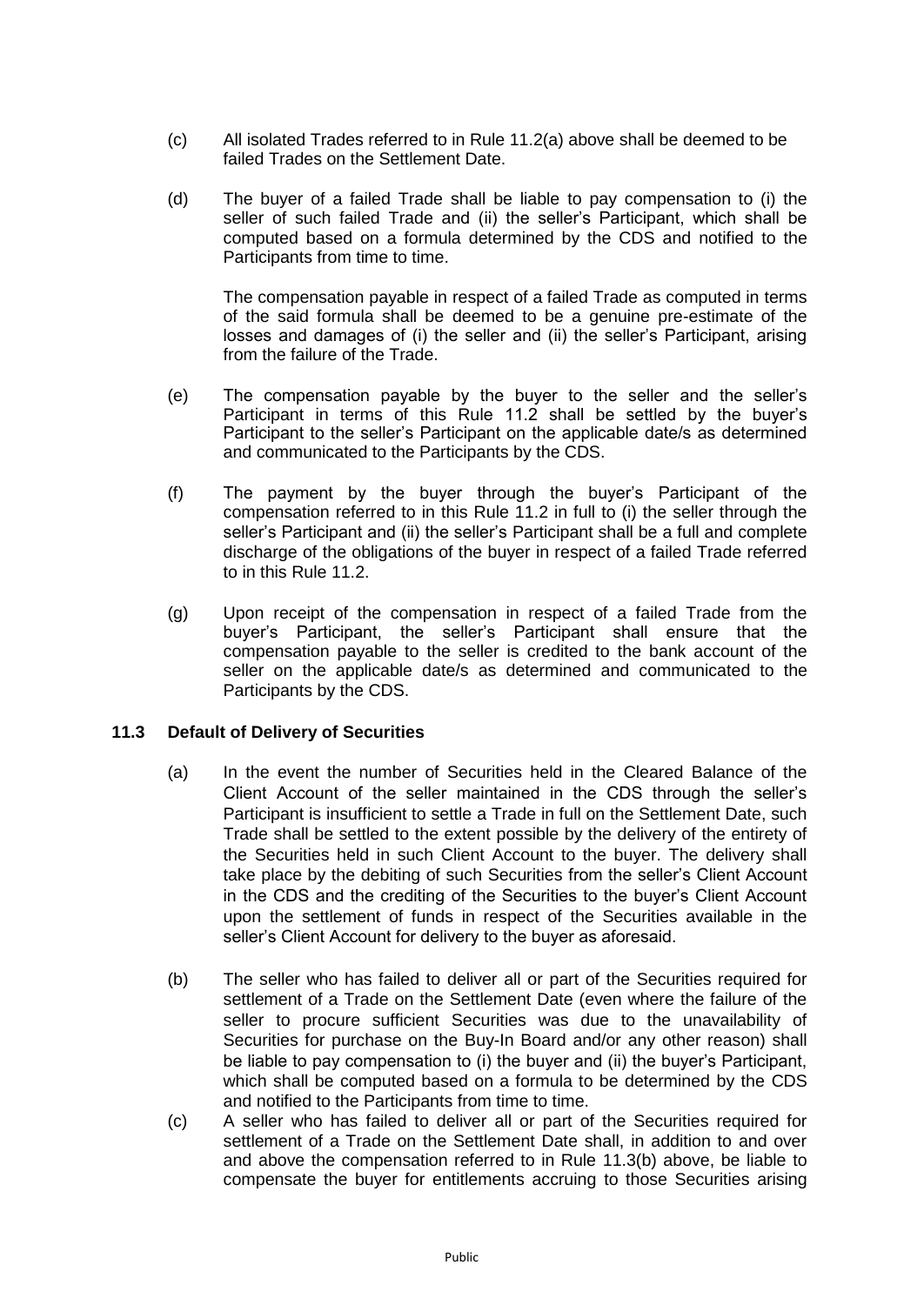from any corporate actions relating to such Securities that the buyer, as the recipient of such Securities would have become entitled to and/or received but for the delivery failure.

The method of computation of compensation payable in respect of each such corporate action shall be determined by the CDS and notified to the Participants from time to time.

(d) The compensation payable by the seller to the buyer and the buyer's Participant in terms of this Rule 11.3 shall be settled by the seller's Participant to the buyer's Participant on the applicable date/s as determined and communicated to the Participants by the CDS.

The compensation payable in terms of this Rule 11.3 as computed in terms of the formula determined by the CDS shall be deemed to be a genuine pre-estimate of the losses and damages of (i) the buyer and (ii) the buyer's Participant arising from the failure to deliver the relevant Securities.

(e) The payment by the seller through the seller's Participant of the compensation referred to in this Rule 11.3 in full to (i) the buyer through the buyer's Participant and (ii) the buyer's Participant shall be a full and complete discharge of the obligations of the seller in

respect of a failed Trade referred to in this Rule 11.3.

(f) Upon receipt of the compensation in terms of this Rule 11.3 from the seller's Participant, the buyer's Participant shall ensure that the compensation payable to the buyer is credited to the bank account of the buyer on the applicable date/s as determined and communicated to the Participants by the CDS.

# **B. Liabilities of a Participant in respect of a Settlement Failure**

# **11.4 Default of fund settlement**

In the event a Participant defaults in settlements of funds in respect of any Trade on a particular Settlement Date in terms of Rule 10.2 of these Rules due to any reason whatsoever including any failure by the buyer/s to make sufficient Cleared Funds available to the Participant, (i) such Participant shall pay to the CDS an administrative fee to be determined by the CDS at its discretion from time to time and (ii) the CDS shall take the following action in enforcement of the provisions of these Rules.

# **(A) In respect of a Stockbroker Participant:**

- (a) The CDS shall not give effect to any purchase transactions of such Stockbroker Participant on behalf of its client/s and on its own account, for a period of fifteen (15) Market Days. Provided however, the CDS shall give effect to carry out sale transactions of Stockbroker Participant subject to such transactions being carried out with a Cleared Balance on its client/s account/s and its own account.
- (b) The CDS shall publish a notice in all three (03) languages in national newspapers stating the non-compliance with the applicable Rules and the enforcement action taken by the CDS in respect of the Stockbroker Participant concerned.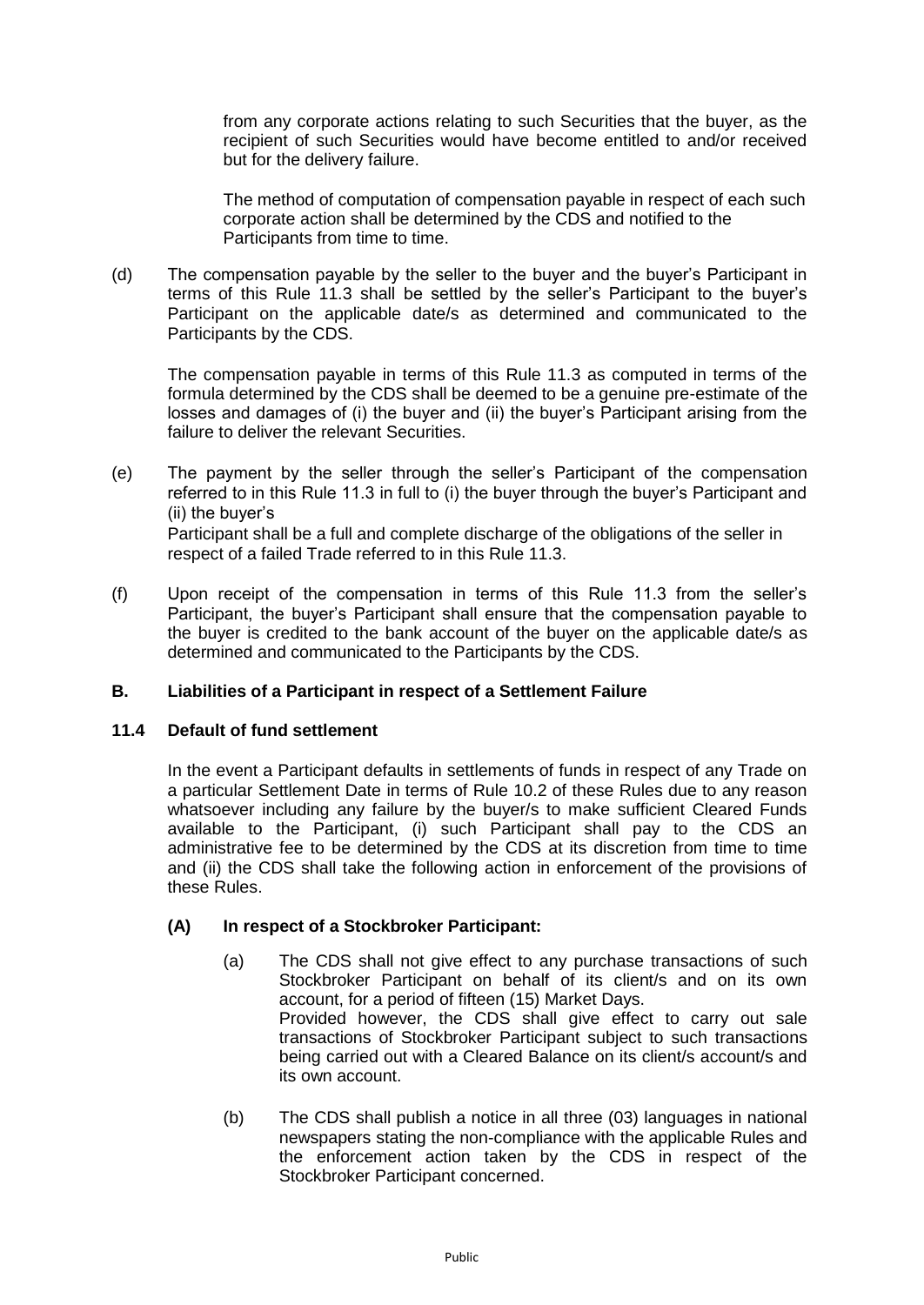- (c) In the event such Stockbroker Participant fails to meet its outstanding settlement obligations by the expiry of the fifteenth  $(15<sup>th</sup>)$  Market Day period referred to in Rule 11.4( $\vec{A}$ )( $\vec{a}$ ) above, sale transactions of such Stockbroker Participant on behalf of its clients and on its own account shall also not be given effect to by the CDS.
- (d) The CDS shall publish a notice in all three (03) languages in national newspapers notifying the public of the enforcement action taken in respect of the Stockbroker Participant concerned.
- (e) Notwithstanding the enforcement action referred to herein, the Stockbroker Participant shall continue to honour its obligations with regard to fund settlement to other Participants.
- (f) Account Holders who hold Securities with a Stockbroker Participant in default may transfer their Securities from such Participant to any other Participant of their choice. The Account Holders may do so only after the settlement of any outstanding dues or payables to such Stockbroker Participant in default. Such transfer of Securities shall be carried out in terms of Section 7 of the Rules.
- (g) The CDS shall initiate disciplinary action against the Stockbroker Participant concerned in terms of Section 17 of these Rules.

#### **(B) In respect of a Custodian Bank pertaining to Trades in Shares denominated in LKR:**

- (a) The CDS shall prohibit the Custodian Bank from carrying out any CDS functions with immediate effect.
- (b) The CDS shall publish a notice in all three (03) languages in national newspapers notifying the public of the fund default of the Custodian Bank and the corresponding enforcement action taken by the CDS.
- (c) Notwithstanding the prohibition referred to herein, the Custodian Bank shall continue to honor its obligations with regard to fund settlement to other Participants.
- (d) Account Holders who maintain Securities in the CDS through such Custodian Bank may, in view of the prohibition imposed on the Custodian Bank, obtain the services of the CDS through any other Participant of their choice. The Account Holders may do so only upon the settlement of any outstanding dues or payables to such Custodian Bank in default. Change of Participant in the CDS shall be carried out in terms of Section 7 of the Rules.

# **(C) In respect of a Custodian Bank pertaining to Trades in Shares denominated in Foreign Currency:**

(a) The CDS shall impose and the Custodian Participant shall pay a processing fee of USD 500 or equivalent thereof for each instance of a fund settlement failure by a Custodian Participant on a given Settlement Date.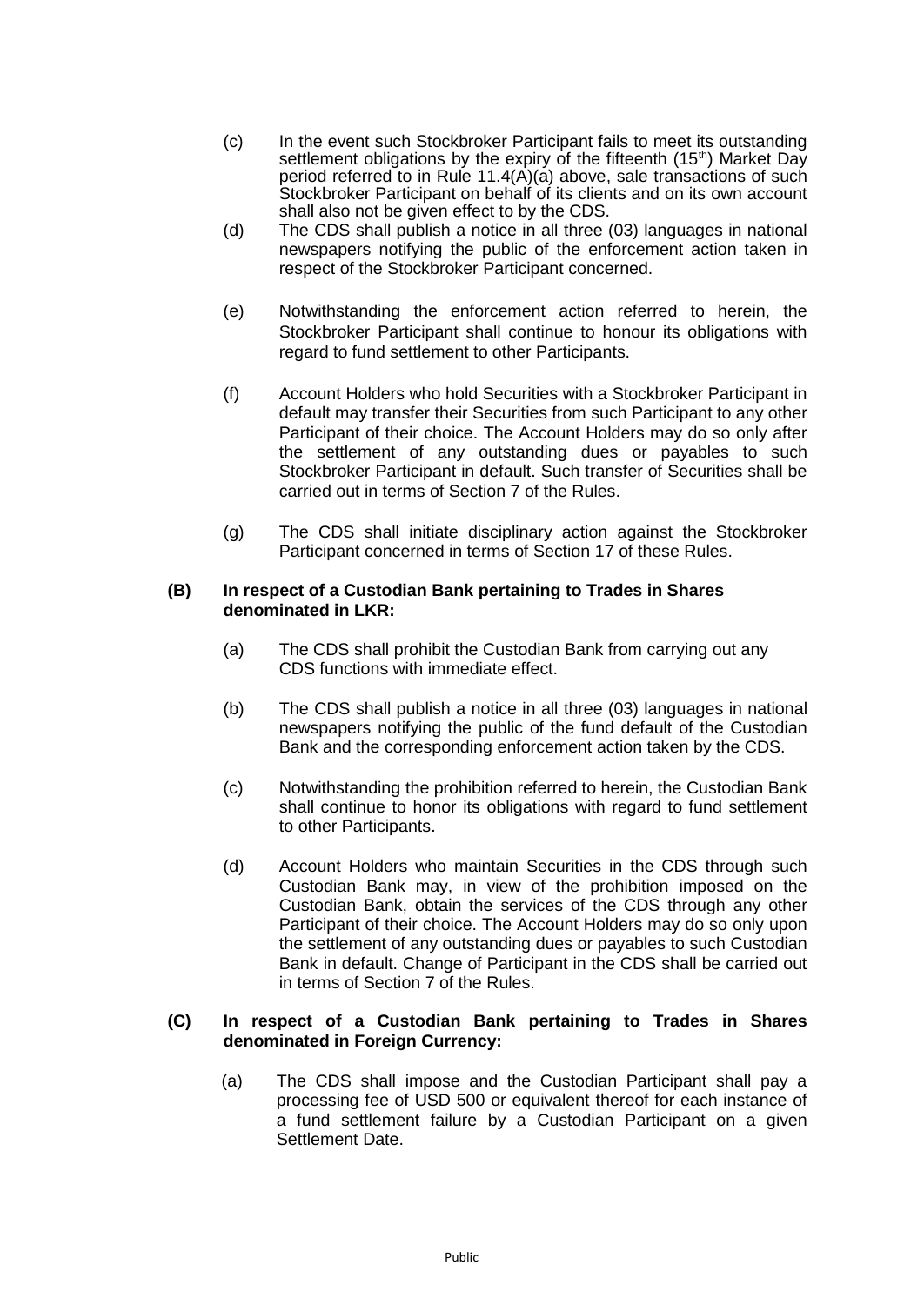The Custodian Participant shall pay such processing fee to the CDS within two (2) Market Days from the date of imposition of such processing fee.

- (b) In the event a Custodian Participant fails to meet the fund settlement obligations in terms of Rule 10.3.1 of these Rules,
	- (i) on two (2) separate occasions within any given period of six (6) months; or,
	- (ii) on three (3) separate occasions within any given period of one (1) year,

the CDS shall in addition to the processing fee referred to in Rule 11.4(C)(a) above, prohibit such Custodian Participant from carrying out any CDS functions with immediate effect for a period of three (3) Market Days.

- (c) The CDS shall publish a notice in the website of the CDS notifying the public of the fund settlement default by the Custodian Participant and the corresponding enforcement action taken by the CDS.
- (d) Notwithstanding the prohibition referred to in Rule 11.4 (C) (b) above, the Custodian Participant shall continue to honor its obligations with regard to fund settlement to other Participants.

#### **11.5 Securities Default**

(i) In the event a Participant fails to ensure that the required number of Securities are made available in the seller/s Client Account on the Settlement Date in terms of Rule 10.2.2 of these Rules, on two (2) separate occasions within any given period of six (6) months; or, on three (3) separate occasions within any given period of one (1) year, whichever comes first, the CDS shall take enforcement action in respect of a CDS Participant for a Securities Default in terms of Rule 11.5 (ii) below.

Provided however, in the event a Participant fails to ensure that the required number of Securities are made available in the Seller/s Client Account on the Settlement date in terms of Rule 10.2.2 of these Rules due to:

- (a) A local client of a Custodian Participant directly placing an order through the internet trading facility provided to such local client by a Stockbroker Firm; or,
- (b) A Short Position being created pursuant to a rejection of a trade by a Custodian Participant,

The CDS shall take enforcement action in respect of such Participant for a Securities Default in terms of Rule 11.5 (ii) below, only upon the lapse of four (4) separate occasions within any given period of six (6) months or on seven (7) separate occasions within any given period of one (1) year, whichever comes first (as applicable).